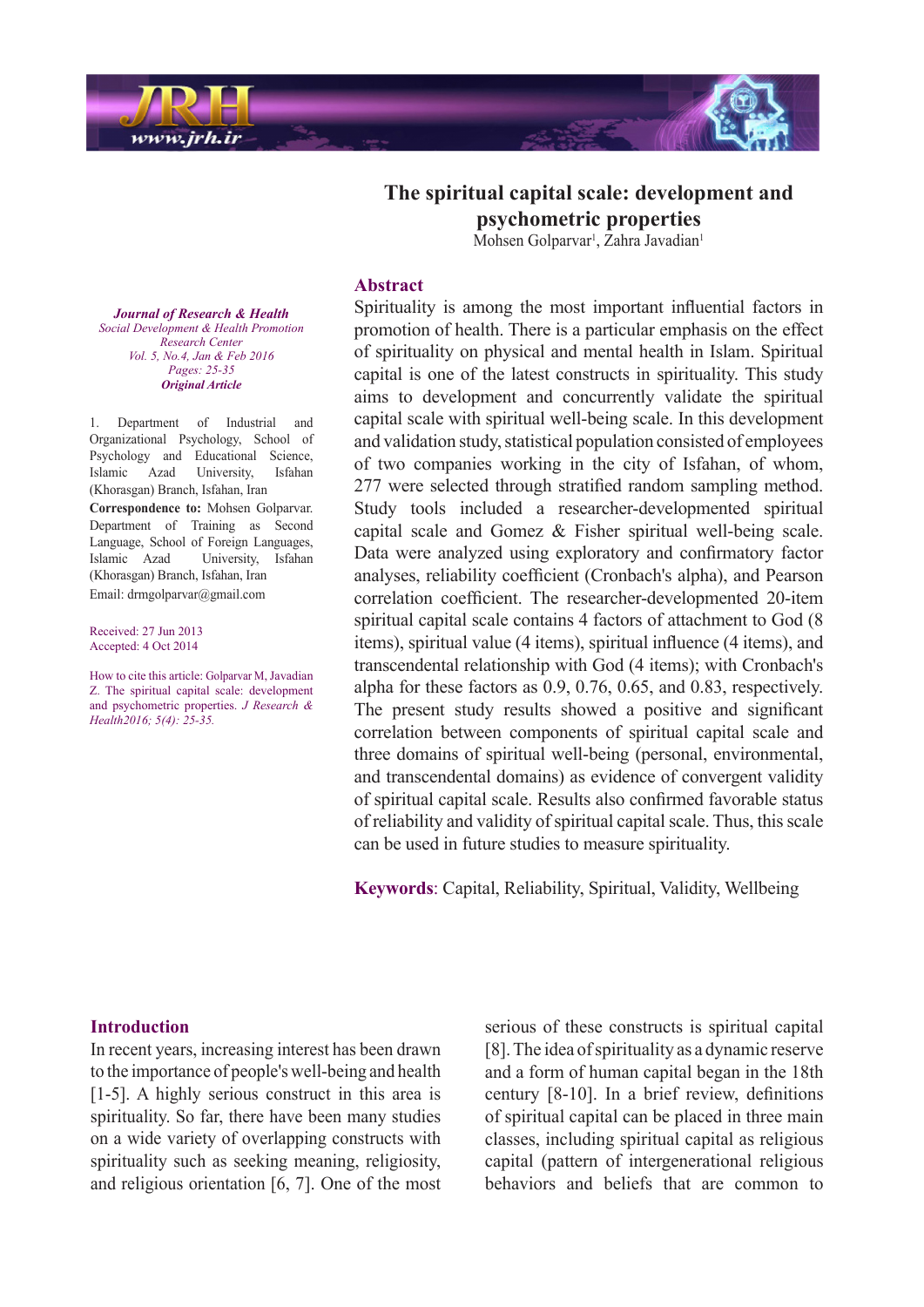people of the same groups and families), a factor that gives meaning to life, and a form of attachment to God  $[11-13]$ . Spiritual capital as attachment to God can be considered the power resulting from attachment to an extra-human power that is God almighty that leads to peace. purposive effort and futurism hope [9].

In Islam, spirituality is also considered a phenomenon overlapping with religious behaviors and beliefs (both obligatory and recommended) that is formed according to attachment, trust and hope in the endless divine grace and mercy [19]. In other words, among Muslims, spirituality is manifested through adherence to religious customs and rituals proposed in teachings of the prophet, and sustained effort to establish psychological and cognitive link with the creator  $[14]$ . From such a perspective, the eternal divine source with link to human behaviors and beliefs, bestows upon mankind an endless and vast power that has a rejuvenating, dynamic, guiding and regulating nature beyond material capital [15]. In Islamic view, like any other capital, spiritual capital is considered a context for human trust, peace and purposive effort. In fact, attachment to God and His unrivalled wisdom leads to creation of a safe haven for humans, so that through mundane goals, they can move toward a better effort and perseverance for finalistic and ultraand peaceful world  $[13-15]$ . Thus, dominance of spiritual medium based on constant attention to the creator is considered a valuable and precious capital that is spiritual capital.

In support of this claim, Stark and Finke believe that spiritual capital should be based on the fact that the power and energy in this area is formed and strengthened from human capital and religious tendencies, and in accordance to human emotional attachment to spiritual values and customs that are motivating and empowering [16]. Thus, spiritual capital should act as a guiding source, and cause compliance and commitment to honesty, and respect in humans, and have a guiding and energizing nature, based on wisdom and spiritual values such as trust, self-esteem and human dignity, leading to spiritual influence on our surroundings. It should be strengthened through resorting to God and prayer  $[16]$ .

Researchers' past efforts in the area of spirituality and its practicability have led to design and presentation of several spirituality and religiosity tools for healthy and sick people, including: Daily Spiritual Experience Scale [17-19], spiritual interviews with old and sick people  $[20-25]$ , Multidimensional Spirituality and Religiosity Scale [26], and a wide variety of other tools. A few points need to be mentioned about these tools. Firstly, none of these scales have addressed assessment of spirituality as a capital created through bonding, belonging, devotion, trust, and hope in God and compliance with human, moral, and religious customs. Meanwhile, the link between spirituality and phenomena such as health, well-being, human behavior and function  $[27,28]$  in various aspects of life necessitates spirituality to be considered as human capital that strengthens the feeling of not being lonely, but being supported, conceptualization of spirituality as a source productive and dynamic  $[12-14]$ . Next, nonof capital has led to limitation of explanations and presentation of mechanisms that could have penetrated human mind to provide the context for extending positive effects of this phenomenon. In simple words, when spirituality and spirituality-orientation are regarded as capital, firstly, theoretical extension becomes possible, and secondly, because the term "capital" is often associated with having support, capability, hope, etc., we pave the way for greater attention to spirituality as a source of capital, even in those who do not much believe in religious behaviors and beliefs, in a traditional sense, or in religious paradigm.

Alongside theoretical conceptualization of spiritual capital, we reach the positive outcomes that spirituality brings about for humans. The most important outcomes so far cited for spirituality (spiritual capital) include mental health, reduced depression and anxiety [29-] 31], purpose, hopefulness, ability to cope with pain and suffering [32-34], peace, forgiveness, well-being, and health [35-38]. In terms of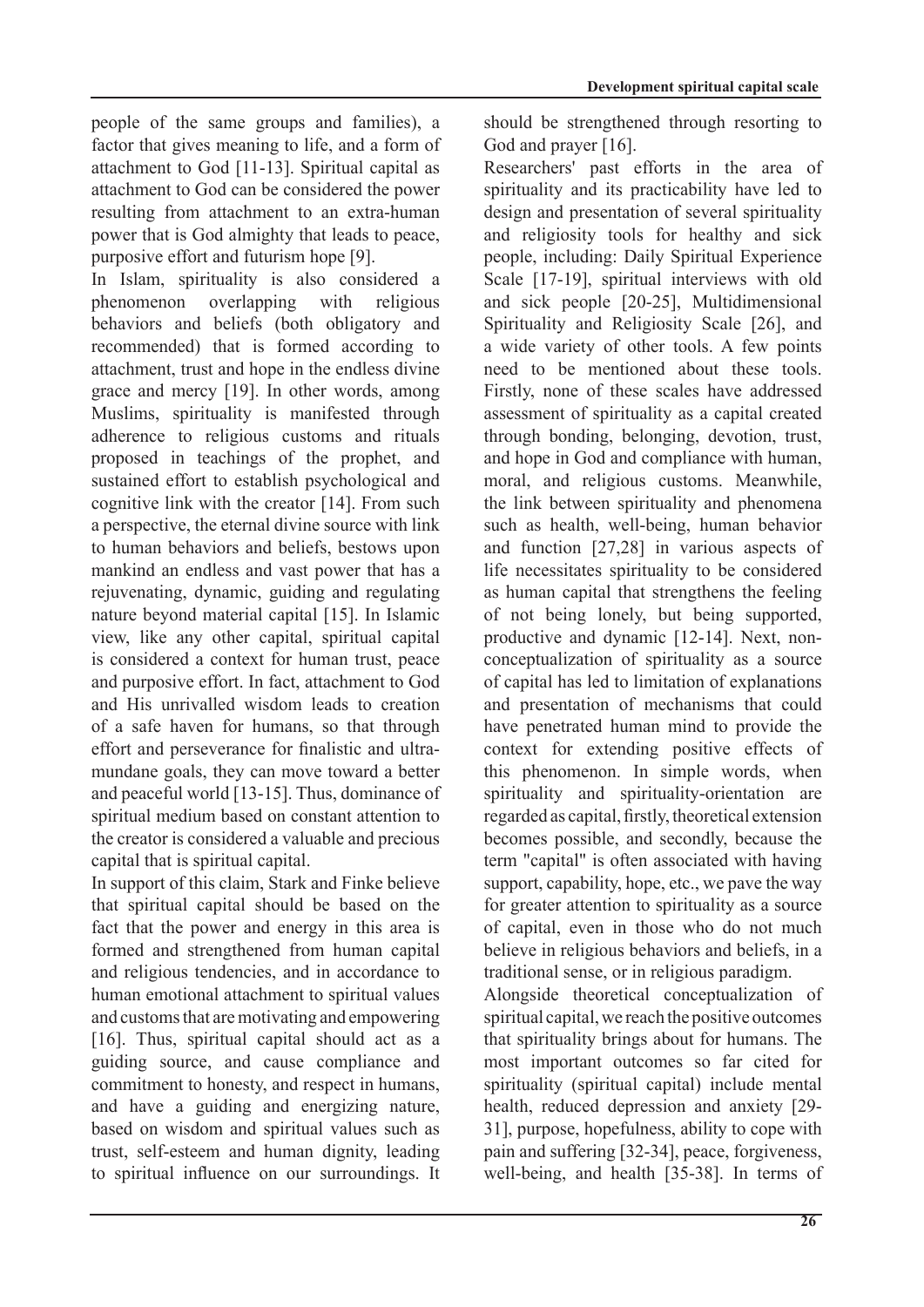content, one of the variables associated with spiritual capital is spiritual well-being. Fisher proposed a spiritual well-being model composed of personal-oriented, community-oriented, oriented well-being [39,40]. Personal-oriented environmental-oriented, and transcendentalspiritual well-being means that person has been able to intra-relate with oneself in various aspects of life (meaning, purpose, and values in life). Community-oriented spiritual well-being highlights the role of interpersonal relationships in spiritual well-being by emphasizing love. justice, hope, and valuing humanity. The third dimension is environmental-oriented spiritual well-being, which is associated with enjoyment, care and nurturing the surrounding natural environment. In other words, it is the feeling of oneness with nature and concern about it. Finally, the fourth dimension, transcendental well-being, is individual's psychological relationship with a super-human force, especially God almighty [39]. This multidimensional model of spiritual well-being has been confirmed in a number of studies [40]. Some evidence shows that spiritual well-being is a necessary construct for psychological studies, and it is associated with some psychological and personal variables [40]. Review of available literature suggests that spiritual conceptualization as spiritual capital is growing day-by-day [7-14]. Meanwhile, interested researchers, especially in Iran are faced with a lack of access to measuring tools for this construct. Accordingly, the first reason to conduct this study was to prepare a tool for measuring spiritual capital to enable researchers to pursue the roles and applications of spirituality as a source of capital. The second reason (rather theoretical in nature) was that, by raising the spiritual capital and its measuring tool, some graduate students will be attracted to this variable for their research. This tendency has undoubtedly expanded scientific knowledge about spiritual capital, through which, frontiers of human knowledge in this field will expand. Accordingly, this study mainly aims to design and present spiritual capital scale, and report its concurrent validity with spiritual well-being scale. In the present study, the main issue was appropriate validity and reliability of spiritual capital scale.

# **Method**

This study is a questionnaire design and psychometrics type using correlation method. Study population consisted of 530 employees of two factories with similar organization, products, and managements in the city of Isfahan in 2012, of whom 280 were selected for participation using stratified random sampling (observing proportion of employees in two factories), based on sample size required for exploratory factor analysis  $[41, 42]$ . Two sets of employees were selected because we working settings that would be applicable to wanted to provide a tool for working and nona wide range of people and groups. A total of 280 employees were selected using the list of employees and stratified quota sampling. Following distribution and collection. 3 incomplete questionnaires  $(1.1\%)$  were excluded, and sample size reduced to 277 employees (return rate  $98.9\%$ ). The following tools were used for assessment of study variables: A) Spiritual Capital Scale:

First, available literature including books, postgraduate theses  $[3,8,11-13]$ , and articles, especially those relating to workplace spirituality [28-36] were reviewed. Then, a preliminary 34-item pool of items was prepared and designed based on an approach of trust, bonding and devotion to a power beyond human (God and creator) toward spiritual capital (this approach is highly compatible with teachings of Islam), with a  $5$ -point scale (from very little=1 to very much=5). First, face and content validities of this questionnaire were assessed using comments from 3 psychologists. Since there were no predetermined components and factors, the 34item questionnaire was made available to them to comment on appearance and consistency of items with the approach of trust, devotion and bonding to a power beyond human (God and creator). Items compatible with this approach were kept. Before implementation, experts from both factories sent their comments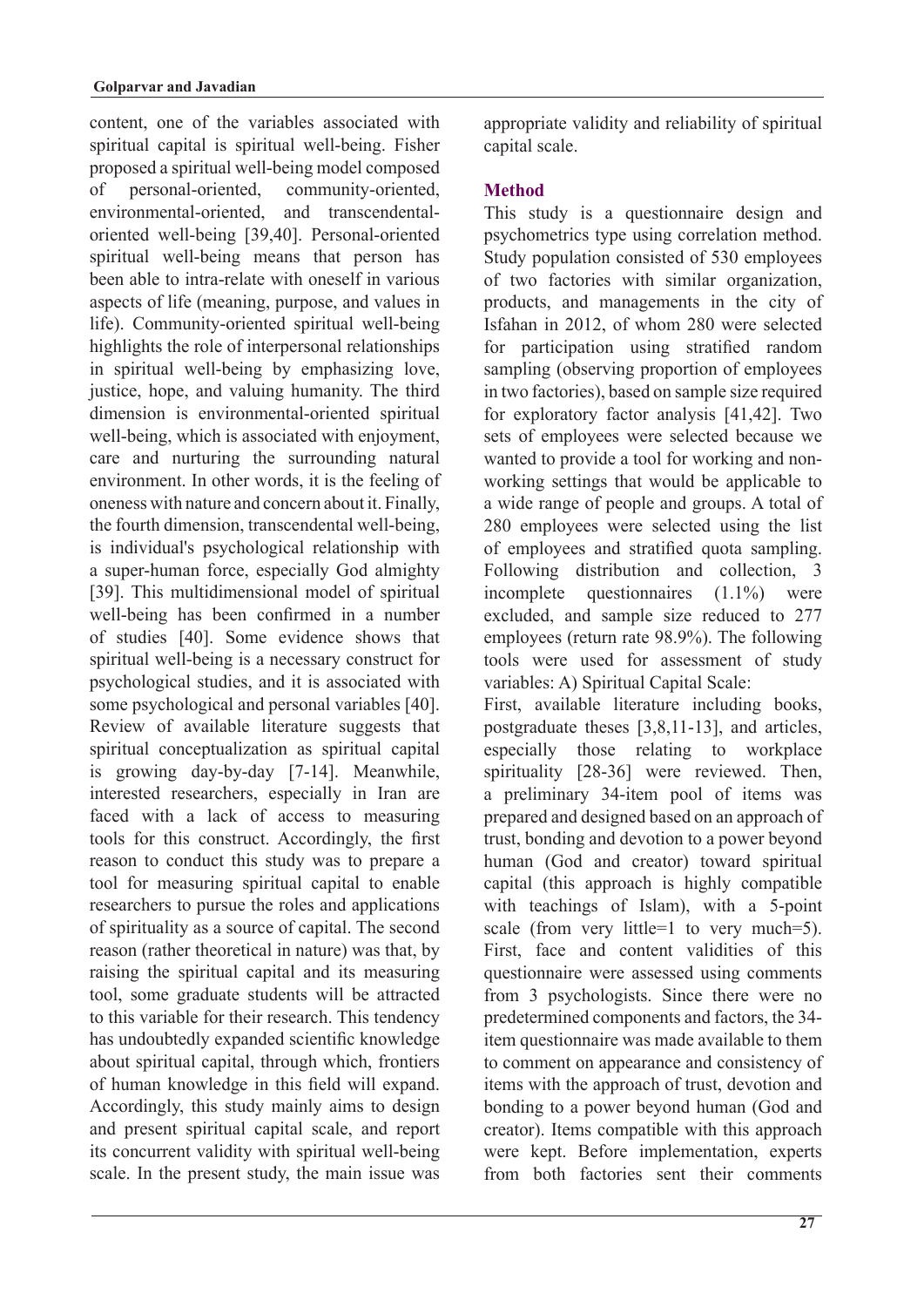regarding practicability of questionnaires for employees.

Before presenting exploratory factor analysis results, some explanations are required for the criteria for deciding the number of extractable factors in exploratory factor analysis. The most important ones are a clear theory or approach toward factors and their questions, eigenvalue greater than 1, achieving maximum defined variance of tool through extracted factors and their questions, in case of orthogonal rotation, factor loading  $(0.3, 0.4$  are most advised) on one factor (component), and scree plot review  $[43, 44]$ .

In current important approaches and views, some experts emphasize maximum number of factors and items, and others focus on appropriate number of factors and compatibility of factors and items with a fundamental approach and aiming to make a tool  $[43]$ . In this study, the focus is on compatibility of number of factors and items with approach of trust, devotion and bonding with the spiritual power and the creator toward spiritual capital. Accordingly, based on scree plot and factor loading in excess of  $0.4$  on just one factor, compatible maximum variance with basic theoretical approach  $(55\%$  to  $60\%$ of variance has been reported adequate) and eigenvalue above 1 has been achieved  $[43-45]$ . To meet the above criteria, process of filtering factors through exploratory factor analysis has frequently been recommended  $[42, 45]$ . Accordingly, in the present study, spiritual capital scale underwent filtering in several stages. Spiritual Capital Scale is presented in appendix 1 at the end of this article.

B) Spiritual well-being questionnaire:

In this study, to assess spiritual well-being questionnaire (this was used to assess convergence construct validity of spiritual capital scale), the  $20$ -item questionnaire designed and validated by Gomez and Fisher  $[40]$  was used, which contains a 5-point scale (very little = 1 to very much = 5) and 4 spiritual well-being domains of personal, communal, environmental, and transcendental. Before use, this questionnaire was translated in a two-stage process (professional translation and adaptation). An example of questions in this questionnaire is: How much have you experienced development of inner peace over the past 6 months? Gomez and Fisher [40] have documented validity of their questionnaire based on confirmatory factor analysis, and also reported internal consistency of the 4 domains of personal. communal, environmental, and transcendental according to Cronbach's alpha  $0.81$ ,  $0.82$ , 0.86, and 0.95 respectively  $[40]$ . In the present study, construct validity of spiritual well-being questionnaire was assess through exploratory factor analysis with varimax rotation on its  $20$ items, and accordingly, 17 items were based on 3 factors. Cronbach's alpha was found  $0.91$ ,  $0.92$ , and  $0.9$  for these three factors, and  $0.95$  for the being questionnaire is presented in appendix 2 at whole questionnaire. The 17-item spiritual wellthe end of this article. Study questionnaires were completed by participants in their workplaces in 10 to 15 minutes, and data obtained were analyzed in SPSS-18 using Pearson Correlation. Cronbach's alpha, and exploratory factor analysis in SPSS-18, and confirmatory factor analysis in AMOS-16 software

# **Results**

Of the 202 participant that declared their education, 153  $(75.7%)$  were educated up to high school diploma, and  $49$   $(24.2\%)$  had associate diploma and above. Of the 213 participants that declared their marital status. 70 (32.9%) were single, and 143 (67.1%) were married. Participants' mean age was 28.39 years (standard deviation  $5.02$ ), and their mean work history was 1.98 years (standard deviation 1.68). Table 1 presents mean and standard deviation, and Cronbach's alpha of study variables.

According to Table 1, mean value of 4 domains of spiritual capital: attachment to God, spiritual value, spiritual influence, and transcendental relationship with God, were  $2.96, 3.13, 3.67$ , and 3.09 respectively, which were equal to or higher than average values of the 5-point scale used in this questionnaire (from very little= $1$ ) being domain, mean environmental well-being to very much=5). However, in spiritual wellwas 2.73, which was less than the 5-point scale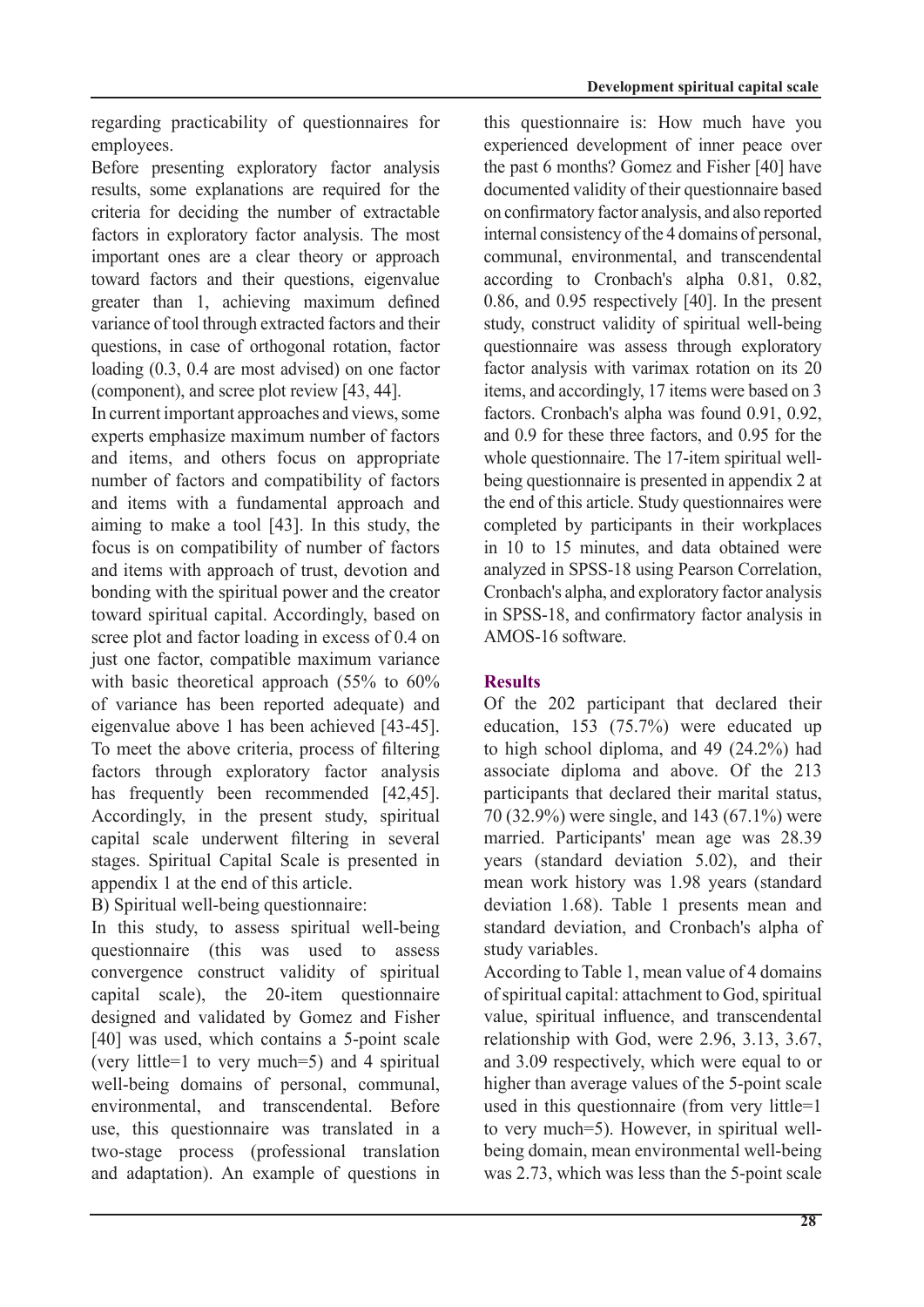| <b>Row</b>     | <b>Components of variables</b><br>variable |                                         | <b>Number</b><br>of item | Mean | <b>SD</b> | Cronbach's alpha |
|----------------|--------------------------------------------|-----------------------------------------|--------------------------|------|-----------|------------------|
|                |                                            | Attachment to God                       | 8                        | 2.96 | 0.82      | 0.9              |
| $\overline{c}$ |                                            | Spiritual Value                         | 4                        | 3.13 | 0.75      | 0.76             |
| 3              |                                            | Spiritual Influence                     | 4                        | 3.67 | 0.75      | 0.65             |
| 4              | spiritual<br>Capital                       | Transcendental Relationship<br>with God | 4                        | 3.09 | 0.84      | 0.83             |
| 5              |                                            | Personal                                |                          | 3.18 | 0.89      | 0.91             |
| 6              | U.                                         | Environmental                           |                          | 2.73 | 0.99      | 0.92             |
| 7              | rutual<br>being                            | Transcendental                          |                          | 3.45 | 0.87      | 0.9              |

*Table 2 KMO, bartlett's test of sphericity and communalities in final exploratory factor analysis for spiritual questionnaire capital*

| <b>Items</b> | <b>Initial Communalities</b>  | <b>Initial Communalities</b><br><b>Extracted</b><br><b>Items</b> |    |      | <b>Extracted</b> |  |
|--------------|-------------------------------|------------------------------------------------------------------|----|------|------------------|--|
|              |                               | 0.5                                                              | 11 |      | 0.47             |  |
|              |                               | 0.62                                                             | 12 |      | 0.43             |  |
|              |                               | 0.65                                                             | 13 |      | 0.59             |  |
|              |                               | 0.63                                                             | 14 |      | 0.74             |  |
|              |                               | 0.76                                                             | 15 |      | 0.69             |  |
|              |                               | 0.72                                                             | 16 |      | 0.47             |  |
|              |                               | 0.51                                                             | 17 |      | 0.59             |  |
|              |                               | 0.54                                                             | 18 |      | 0.73             |  |
|              |                               | 0.62                                                             | 19 |      | 0.64             |  |
| 10           |                               | 0.65                                                             | 20 |      | 0.7              |  |
|              | KMO                           |                                                                  |    | 0.92 |                  |  |
|              | Bartlett's test of sphericity | 2598.77, p<0.001                                                 |    |      |                  |  |

average (very little=1 to very much=5). On the contrary, mean personal and mean transcendental spiritual well-being were  $3.18$  and  $3.45$ respectively, which were above average.

Prior to presentation of exploratory factor analysis results, and according to above explanations in "study tools" section, the number of items in the 34-item spiritual capital scale reduced to  $20$  on  $3$  consecutive occasions according to above criteria (8 items on the first occasion  $\overline{2}$  on the second and 4 on the third). The final 20-item scale underwent factor analysis on the fourth occasion, and 4 factors with factor loading of 0.4 and higher on only one factor were obtained. It should be noted that 14 items were eliminated, despite confirmation of face and content validities by experts, because experts commented on overall face and content validity of items, and not on the potential area of spiritual capital that each item covered. In the fourth factor analysis, the 4 final factors (naming of items was according to consistency with underlying theoretical approach of study and contents of items) were named: attachment to God (8 items), spiritual value  $(4 \text{ items})$ , spiritual influence  $(4 \text{ items})$ , and transcendental relationship with God (4) items). Factor loading of 0.4 was chosen, since more accurate factors can be extracted at higher values of factor loading  $[44: pp 5]$ . Generally, the process used for design and preparation of spiritual capital scale has frequently been recommended and used in designing tools for working environments [44]. In factor analysis of spiritual well-being questionnaire,  $\overline{3}$  items were found with a very similar factor loading on more than one factor, and had a weakening effect on Cronbach's alpha of factors. Thus, it was decided to eliminate these three items from spiritual well-being questionnaire. The final 17 items included three spiritual well-being factors of personal (7 items), environmental  $T$  (5 items), and transcendental  $(5 \text{ items})$ . Tables 2 and 3 present results of the last exploratory factor analysis (performed to assess construct validity of spiritual capital scale).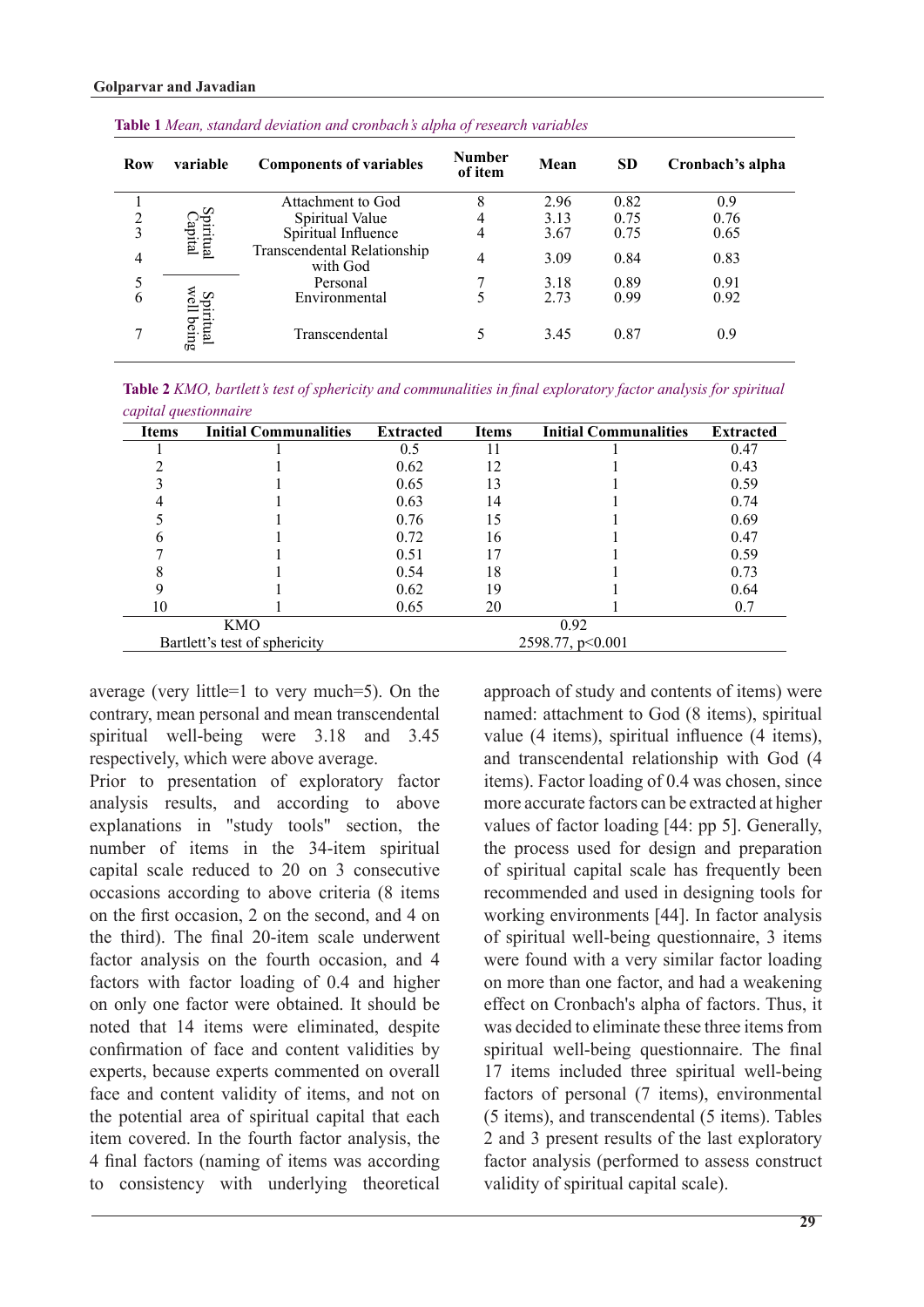According to Table 2, KMO=0.9, and Bartlett's test of sphericity=2598.77 ( $p<0.01$ ), which indicate possibility of performing exploratory factor analysis. Communalities in the 20 items fluctuated from  $0.43$  for items 12 to  $0.76$  for item 5 (14 items were eliminated because of having common factor loadings on more than one factor).

According to Table 3, the final  $4$  extracted items with eigenvalues (rows  $21$  to  $23$  of Table 4) 8.04, 1.63, 1.34, and 1.13, explained 60.74% of variance of the whole questionnaire. According to Table 4, factor loadings were as follows: 8 items for the first factor, namely attachment to God, 4 items for the second factor, namely spiritual value, 4 items for the third factor, namely spiritual influence, and 4 items for the fourth factor, namely transcendental relationship with God. Following elimination of 14 items, because of having common factor loadings on more

than one factor, in exploratory factor analysis, as evidence of its factor construct validity, Spiritual Capital Scale was found to have a 4-factor (theme) structure. Confirmatory factor analysis was performed to ascertain construct validity of spiritual capital scale, together with spiritual well-being questionnaire used in this study. The results of their fitness indicators are shown in Table 4. The 4-factor structure of spiritual capital scale and the 3-factor structure of spiritual well-being questionnaire were compared to a single-factor structure in terms of fitness indicators. Since designed and validated spiritual capital was a new scale, with no previous reference on the number of its factors, only the 4-factor structure was compared to a single-factor structure.

Fitness indicators presented in Table 4 should be compared with specific cut-off points. In a good factor structure, it is necessary to

| <b>Row</b>              |                                 |      | <b>Extracted Factors</b> |      |                |  |  |
|-------------------------|---------------------------------|------|--------------------------|------|----------------|--|--|
|                         | <b>Items</b>                    |      | $\overline{2}$           | 3    | $\overline{4}$ |  |  |
| $\mathbf{1}$            | Question 1                      | 0.54 |                          |      |                |  |  |
| $\boldsymbol{2}$        | Question 2                      | 0.75 |                          |      |                |  |  |
| $\mathbf{3}$            | Question 3                      | 0.78 |                          |      |                |  |  |
| $\overline{\mathbf{4}}$ | Question 4                      | 0.69 |                          |      |                |  |  |
| 5                       | Question 5                      | 0.8  |                          |      |                |  |  |
| 6                       | Question 6                      | 0.79 |                          |      |                |  |  |
| 7                       | Question 7                      | 0.65 |                          |      |                |  |  |
| $\bf 8$                 | Question 8                      | 0.65 |                          |      |                |  |  |
| $\boldsymbol{9}$        | Question 9                      |      | 0.64                     |      |                |  |  |
| 10                      | Question 10                     |      | 0.79                     |      |                |  |  |
| 11                      | Question 11                     |      | 0.69                     |      |                |  |  |
| 12                      | Question 12                     |      | 0.63                     |      |                |  |  |
| 13                      | Question 13                     |      |                          | 0.7  |                |  |  |
| 14                      | Question 14                     |      |                          | 0.79 |                |  |  |
| 15                      | Question 15                     |      |                          | 0.69 |                |  |  |
| 16                      | Question 16                     |      |                          | 0.63 |                |  |  |
| 17                      | Question 17                     |      |                          |      | 0.75           |  |  |
| 18                      | Question 18                     |      |                          |      | 0.75           |  |  |
| 19                      | Question 19                     |      |                          |      | 0.42           |  |  |
| 20                      | Question 20                     |      |                          |      | 0.4            |  |  |
| 21                      | Eigenvalue                      | 8.04 | 1.63                     | 1.34 | 1.13           |  |  |
| 22                      | % explained variance            | 40.2 | 8.19                     | 6.71 | 5.64           |  |  |
| 23                      | % Cumulative explained variance | 40.2 | 48.39                    | 55.1 | 60.74          |  |  |

*diable 3 Factor loading and eigenvalue in final exploratory factor analysis for spiritual capital auestionnaire* 

have insignificant Chi-square (3rd column), chi-square/ degree of freedom ratio less than 3 (6th column), Goodness of Fit Index (GFI), Comparative Fit Index (CFI), and Normative Fit Index (NFI) higher than  $0.9$ , and Root Mean Residual (RMR) less than  $0.05$  to  $0.08$ [45]. Given all the above, and according to

Table 5, for single-factor structures, nearly all fitness indicators are significantly far from cut-off points. On the contrary, cut-off points of fitness indicators are favorable for both 4-factor structure spiritual capital scale and 3-factor structure spiritual well-being questionnaire. In Table 5, correlations between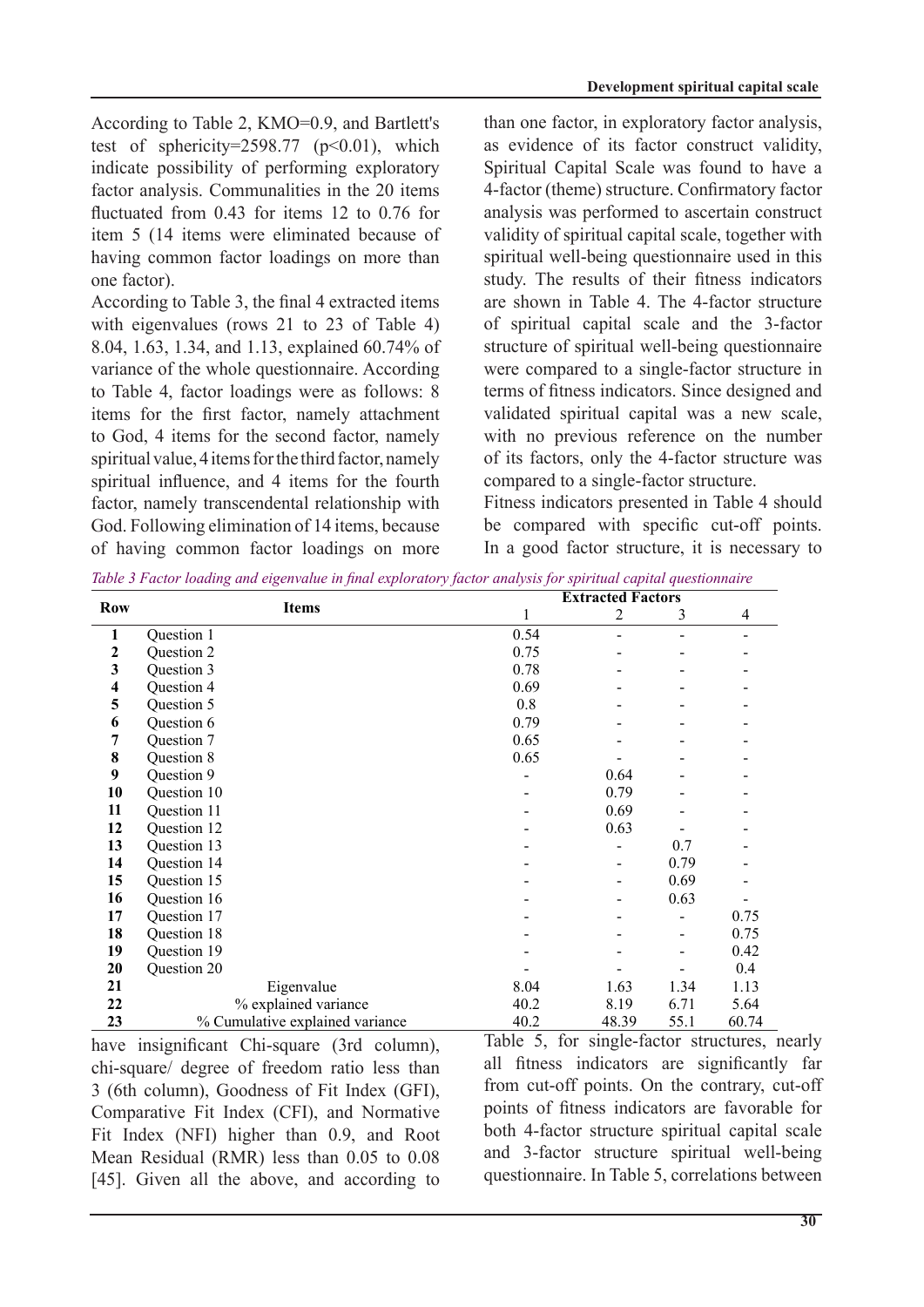| Number of<br>Factors       |  | $2\chi$                                          | $\mathbf{p}$      | df                                 | $2/df\chi$ | <b>RMR</b> | <b>CFI</b>     | <b>GFI</b> | IFI            | TLI     | <b>NFI</b> |
|----------------------------|--|--------------------------------------------------|-------------------|------------------------------------|------------|------------|----------------|------------|----------------|---------|------------|
|                            |  |                                                  |                   | Spiritual Capital Questionnaire    |            |            |                |            |                |         |            |
| One factor                 |  | 688.09                                           | p<0.01            | 170                                | 4.05       | 0.08       | 0/79           | 0.77       | 0.79           | 0.77    | 0.74       |
| Four factors               |  | 0.004                                            | p > 0.05          | 2                                  | 0.002      | 0.001      | 1              | 1          | 1              | 1       | 1          |
|                            |  |                                                  |                   | Spiritual Well being Questionnaire |            |            |                |            |                |         |            |
| One factors                |  | 1028.39                                          | p<0.01            | 119                                | 8.64       | 0.11       | 0.72           | 0.61       | 0.72           | 0.68    | 0.69       |
| Three factors              |  | 0.001                                            | p > 0.05          | $\mathbf{0}$                       | 0.001      | 0.001      | 1              | 1          | 1              | 1       | 1          |
|                            |  | Table 5 Correlation matrix of research variables |                   |                                    |            |            |                |            |                |         |            |
|                            |  |                                                  | Components        |                                    |            |            | $\overline{2}$ | 3          | $\overline{4}$ | 5       | 6          |
|                            |  |                                                  | Attachment to God |                                    |            |            |                |            |                |         |            |
|                            |  | Spiritual Value                                  |                   |                                    | $0.55**$   |            |                |            |                |         |            |
| Spiritual<br>Capital       |  | Spiritual Influence                              |                   | $0.51**$                           |            | $0.46**$   |                |            |                |         |            |
|                            |  | Transcendental Relationship with God             |                   | $0.61**$                           |            | $0.55**$   | $0.51**$       |            |                |         |            |
| Spiritual<br>being<br>well |  |                                                  | Personal          |                                    | $0.43**$   |            | $0.48**$       | $0.52**$   | $0.51**$       |         |            |
|                            |  |                                                  | Environmental     |                                    | $0.49**$   |            | $0.45**$       | $0.38**$   | $0.56**$       | $0.6**$ |            |
|                            |  | Transcendental                                   |                   |                                    |            |            |                |            |                |         |            |

#### **Golparvar** and Javadian

 $*$ \*p<01/0

components of spiritual capital and components of spiritual well-being are presented as evidence of convergent validity.

According to Table 5, there is a positive and significant correlation between all components of spiritual capital, including attachment to God, spiritual value, spiritual influence, and transcendental relationship with God, and personal, environmental, and transcendental spiritual well-being ( $p<0.01$ ). These significant correlations suggest convergent construct validity in spiritual capital scale. It should be noted that criterion validity of spiritual capital scale and its components could not be assessed due to a lack of availability of previous studies. Yet, to make sure, components of spiritual capital and spiritual well-being were compared in terms of age groups, work history, marital status (single, married), position (managerial, non-managerial), and education levels, and no significant differences were found.

### **Discussion**

In this study, conducted for designing and preliminary validation of spiritual capital scale, being questionnaire, a 20-item 4-factor scale was and concurrent validation with spiritual welldeveloped. First, the 4 factors found, namely attachment to God, spiritual value, spiritual influence, and transcendental relationship with God, have significant content agreement with definitions and theories about spiritual capital  $[3-5, 10-19]$ , especially with Islam's teachings  $[13-15]$ . Spiritual capital is defined through three paradigms of spiritual capital as religious capital (with emphasis on spiritual and inner commitments to religious beliefs and behaviors), as giving meaning to life (with emphasis on meaning and spiritual life-giving to human), and as attachment to God almighty (with emphasis on trust, hope, and bonding with God), which were briefly discussed in the .introduction

The content of 4 factors found in the present study has a significant agreement with regarding spiritual capital as attachment to God. The content of spiritual value orientation and influence are also in line with regarding spiritual capital as a religious capital and a factor that gives life meaning and value (paradigms 1 and 2 in spiritual capital definitions). Factor structure of spiritual capital scale can be explained as this scale has a content focused on spiritual capital as attachment to God.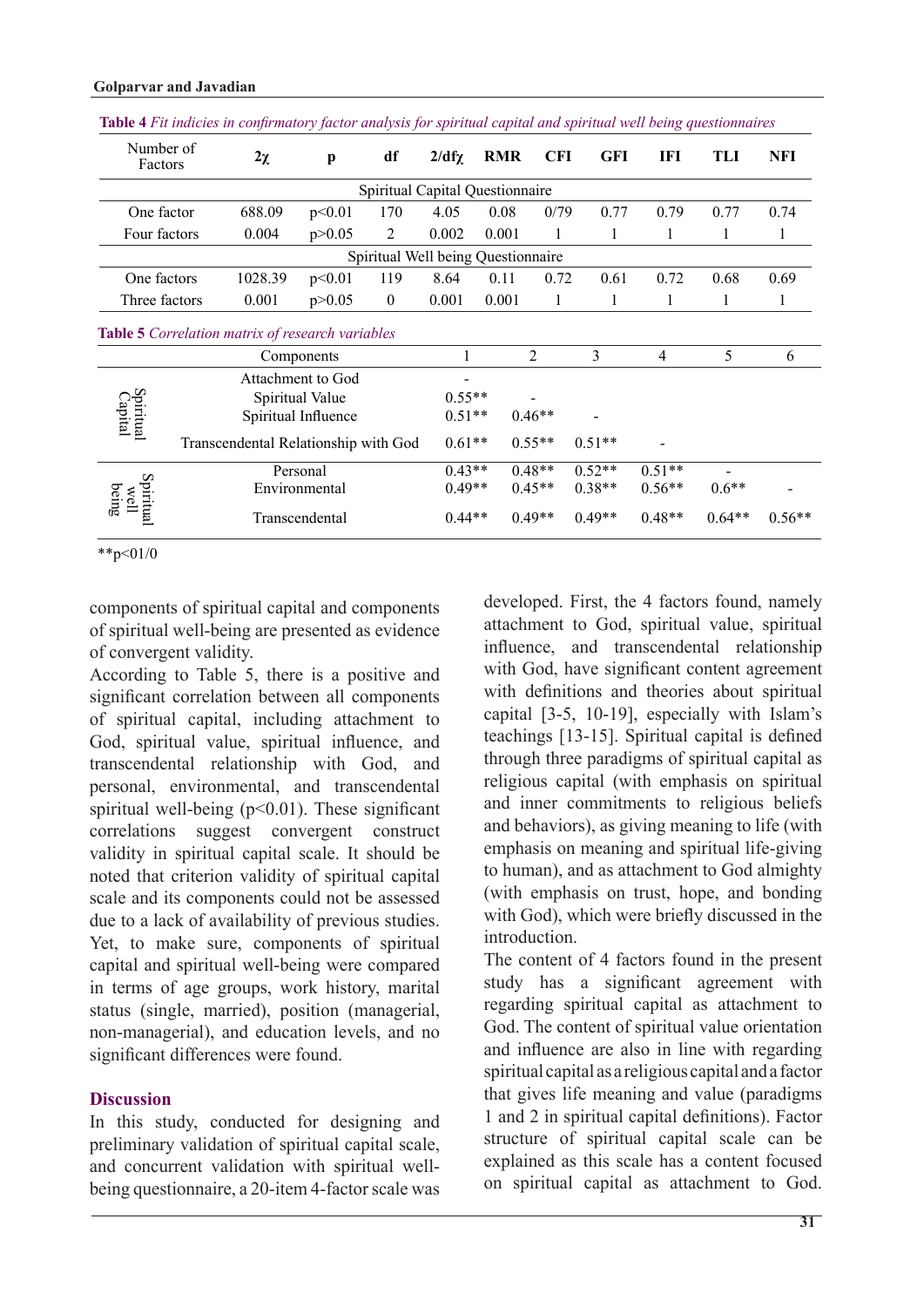Accordingly, a positive correlation was found between 4 components of spiritual capital and 3 dimensions of spiritual well-being (personal, environmental, and transcendental). Generally, spiritual capital based on attachment and reliance on the unrivalled creator, covers both mental and emotional attachment and transcendental relationship with God (two components of attachment to God and transcendental relationship with God), and spiritual value and influence. Components of attachment to God and relationship with God are two relationship dimensions of spiritual capital through which individual obtains required mental and spiritual power and capital by devotion and relationship with God. On the other hand, spiritual value and influence, as other dimensions of spiritual capital, are practical dimensions of power and capital found through attachment to God and transcendental relationship with God. From this relationship dimensions (attachment to God perspective, both spiritual capital attachmentand transcendental relationship with God) and practical dimensions of spiritual capital (spiritual value and influence) are needed for individual's better spiritual well-being.

Since teachings of Islam were seriously considered during design and preparation of scale, items and components of spiritual capital scale are highly consistent with such teachings. In Islam, spirituality is emphasized by reliance on religious beliefs and behaviors on the one hand, and by focus on attachment, trust, and hope in the unrivalled creator on the other [9]. In fact, among Muslims, spirituality finds meaning through compliance with religious customs and rituals and consistent and sustained effort for attachment and bonding with the sole creator of the world according to inner intentions  $[14]$ . giving source, in an inseparable bond with From this perspective, the divine eternal lifehuman mental and physical power, bestows upon mankind an endless and vast power that is the very spiritual capital, and has a productive,  $d$ ynamic, guiding and regulating nature  $[15]$ . This source both enhances psychological value of human and fills the aimless and desperate inner void. Therefore, with a holistic perspective and with emphasis on Islamic teachings, the following definition can be proposed for spiritual capital: spiritual capital is the power, energy and mental-spiritual vitality that emerges from psychological bonding between human and the creator, and causes purposeful. optimistic behavior and patience and effort to achieve minor and major goals.

The next findings in the present study are concerned with the correlation between components of spiritual capital and spiritual well-being. The positive and significant correlation between them, firstly suggests highly convergent and favorable validity in spiritual capital scale and its components. Besides proposed psychometric conclusion for spiritual capital scale, positive correlations obtained between spiritual capital and spiritual well-being per se indicate that spiritual capital has function in enhancing spiritual well-being. This finding is indicative of agreement of the present study results and findings of other researchers  $[6,7,9]$ . The main mechanism of the link between spiritual capital and spiritual well-being is also particularly important. If spiritual well-being is regarded as sustained human effort to bond with the integrated system of existence, then, it can be asserted that spiritual capital that is the resulting energy, power and vitality from bonding between human and eternal power of existence and life (God almighty), through mental and spiritual experience, easily makes people more motivated in their effort for a more powerful and sustained bonding with the integrated system of existence, and thus provides the context for enhanced spiritual well-being. On the other hand, a glance at the 4 components of spiritual capital can be beneficial in explaining correlation between components of spiritual capital and spiritual well-being. In the first place, 4 components of spiritual capital (attachment to God, spiritual value, spiritual influence, and transcendental relationship with God) are considered a spiritual and psychological support for the individual to advance various aspects of his life. Conversely, personal, environmental and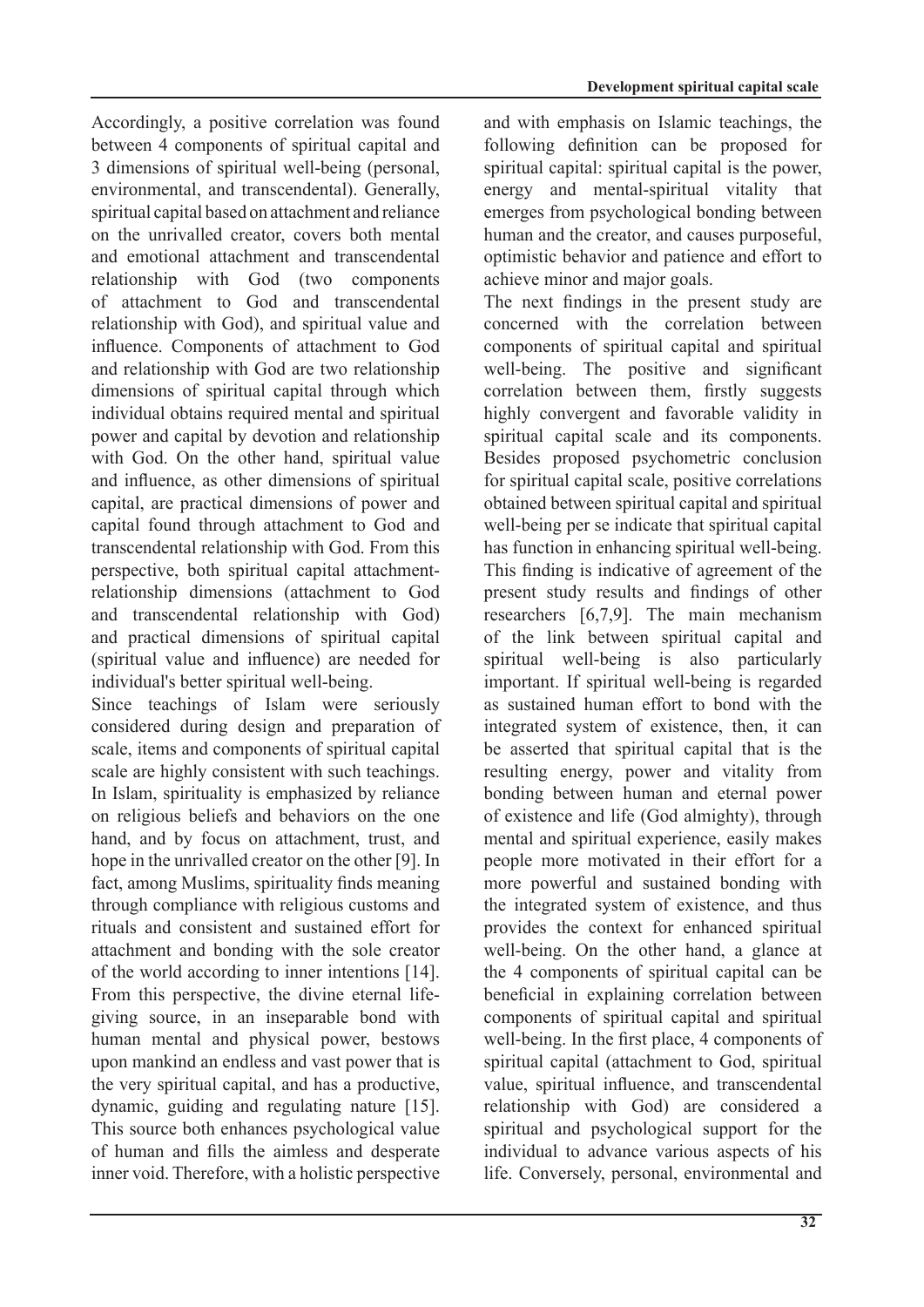transcendental spiritual well-being relies on its own inner feelings, the world around, and path of growth and transcendence. Accordingly, it can be asserted that spiritual capital is like a source from which individual draws energy and power, being can be considered as feelings resulting while the three dimensions of spiritual wellfrom reliance on components of spiritual capital (attachment to God, spiritual value, spiritual influence, and transcendental relationship with God). Therefore, when people feel that they have a bond with an immortal power, from which they draw power and energy, they will have greater inclination and readiness to experience internal consistency in meaning, goals and values of their lives (personal spiritual well-being), a sense of oneness with nature and concern about nature (environmental well-being), and preserving and improving their bond with the unrivalled creator (transcendental well-being).

## **Conclusion**

The present study results showed that spiritual capital, in line with definition provided in spiritual capital paradigm as attachment and bonding with God  $[8, 9]$ , consists of four factors, namely attachment to God, spiritual value, spiritual influence, and transcendental relationship with God. This 4-factor structure is highly in agreement with views proposed in the field of spiritual capital  $[13]$ . On the other hand, the present study results, as evidence of convergent construct validity showed a positive correlation between components of spiritual capital and spiritual well-being. This shows that spiritual being. The main framework of results obtained capital can promote spiritual health and wellis important in two areas. Firstly, designed and validated scale can be used in different work environments (even social settings) to assess level of spiritual capital. Secondly, application of the designed and proposed scale in the present study requires further studies to determine antecedents and outcomes of spiritual capital. Sufficient attention should be paid to study limitations in interpretation and generalization of the present study results. Firstly, since this study was conducted on adults, care should be taken in

its application to other age groups (adolescents and children). Also, since participants in this study were all men, care should be taken in generalization of results to women. Finally, due to lack of possibility of retest in spiritual capital scale and its components, no retest reliability assessment could be provided for this scale. Thus, retest reliability should be assessed and reported in future studies.

Furthermore, understanding Fisher's spiritual well-being questionnaire seems to be difficult for people with low literacy. In this study, to maintain integrity, these questions were not simplified. Thus, it is essential for future studies to design a spiritual well-being questionnaire with understandable statements and contents for people with low literacy.

## **Acknowledgements**

We hereby thank all those that supported this study and paved the way for researchers

# **Contributions**

Study design and analysis, Data collection: MG Manuscript preparation: ZJ

# **Conflict of interest**

"The authors declare that they have no competing interests."

### **References**

1- Thomas D, Jeitschko TD, O'Connell S, Pecchenino RA. Having life more abundantly: Caring for the body, mind, and spirit. *Faith & Econom* 2009; 53: 1-33.

2- Mac Lean CD, Susi B, Phifer N et al. Patient preference for physician discussion and practice of spirituality. *J Gen Intern Med* 2003: 18(1): 38–43.

3- Kelso Wright P. Spiritual history assessment and occupational therapy: Students using the FICA [Thesis]. University of Puget Sound 2012; pp: 42.

4- Curlin FA, Lantos JD, Roach CJ, Sellergren SA, Chin MH. Religious characteristics of U.S. physicians: A national survey. *J Gen Intern Med* 2005; 20(7): 629-34. 5- Cotton S, Puchalski CM, Sherman SN et al. Spirituality and religion in patients with HIV/ AIDS. J Gen Intern Med 2006; 21(5): 5-13.

6- Spinale J, Cohen SD, Khetpal P et al. Spirituality, social support, and survival in hemodialysis patients.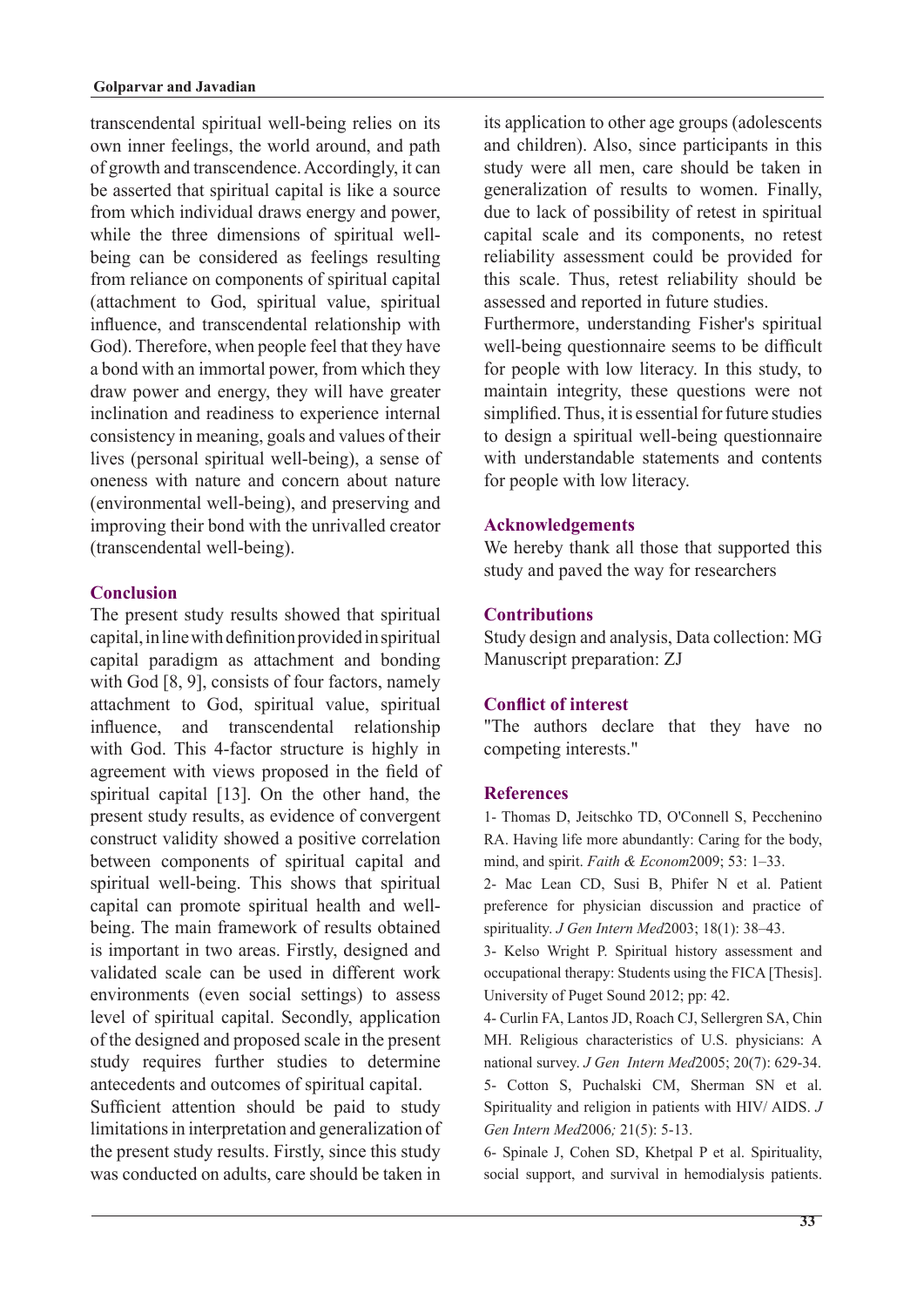Clin J Am Soc Nephrol 2008; 3(6): 1620-27.

7- Trevino KM, Pargament KI, Cotton S et al. Religious coping and physiological, psychological, social, and sectional and longitudinal findings. AIDS Behav2010; spiritual outcomes in patients with HIV/AIDS: Cross- $14(2)$ : 379-89.

8- Waetford CMR. A literature review of spiritual capital, developments of spirituality in the workplace, and contributions from a Māori perspective [Thesis]. University of Auckland: Aotearoa/ New Zealand 2007; pp: 57.

9. Yusuf MB. Effects of spiritual capital on Muslim economy: The case of Malaysia. Res on Hum and Soc Sci2011; 1(2): 23-40.

10- Noghiu A. Leadership and spiritual capital: Exploring the link between individual service disposition and organizational value. *Inte J Lead Stu* 2010; 6(1), 67-85.

11- Iannaccone LR, Klick J. Spiritual capital: An introduction and literature review. Available

atURL: www.metanexus.net/spiritual\_capital/pdf/review. pdf 2007: 10. Accessed July 10, 2011.

12- Zohar D, Marshall I. Spiritual capital: Wealth we can live by. San Francisco: Berrett-Koehler Publishing 2004.

13- Liu A. Measuring spiritual capital as a latent variable. Available at URL: http://www.researchmethods.  $org/4 capital.htm2011$ : 14. Accessed July 11; 2011.

14- Farooqi AH. 2006. Islamic social capital and networking. *J Hum* 2006; 22(2): 113-25.

15- Hamdani SNH, Eatzaz A. Towards divine economics: Some testable propositions. Pakistan Develop Revi2002;  $41(4)$ : 607-26.

16- Stark R, Finke R. Acts of faith: Explaining the human side of religion. Berkeley, CA: University of California press; 2000.

17- Underwood LG, Teresi JA. The daily spiritual experience scale: Development, theoretical description, reliability, exploratory factor analysis, and preliminary construct validity using health-related data. Ann Behav Med<sub>2002</sub>; 24(1): 22-33.

18- Bailly N, Roussiau N. The daily spiritual experience scale (DSES): Validation of the short form in an elderly French population. *Can J Aging* 2010; 29(2): 223-31

19- Ng SM, Fong TC, Tsui EY, Au-Yeung FS, Law SK. Validation of the Chinese version of underwood's  $D\$ daily spiritual experience scaletranscending cultural boundaries? Int J Behav Med 2009; 16(2): 91-7

20- Puchalski C. Spiritual assessment in clinical practice. Psychi Ann 2006; 36(3): 150-55.

21- King M, Speck P, Thomas A. The royal free interview

for spiritual and religious beliefs: Development and validation of a self-report version. Psychol Med2001;  $31(6): 1015 - 23.$ 

22- Cole BS, Hopkins CM, Tisak J, Steel JL, Carr BI. Assessing spiritual growth and spiritual decline following a diagnosis of cancer: Reliability and validity of the spiritual transformation scale. *Psychooncology* 2008;  $17(2): 112-21.$ 

23- Puchalski C, Romer AL. Taking a spiritual history allows clinicians to understand patients more fully. J Palliat Med 2000; 3(1): 129-37.

 $24$ - Sulmasy D. Spiritual issues in the care of dying patients: It's okay between me and God.  $JAMA2006$ ; 296(11): 1385-92.

25- Stewart C, Koeske GF. A preliminary construct validation of the multidimensional measurement of religiousness/spirituality instrument: A study of Southern USA. Int *J Psychol Relig* 2009; 16(3): 181-96. 26- Paloutzian RF, Park CL. Handbook of the psychology of religion and spirituality. New York: Guilford press; 2013.

27- Johnson TJ, Sheets VL, Kristeller JL. Empirical identification of dimensions of religiousness and spirituality. Ment Health Relig Cult2008; 11(8): 745-67. 28- Yoon D, Lee EK. The impact of religiousness, being among older adults in rural areas. *J Gerontol Soc* spirituality, and social support on psychological well-*Work*2007: 48(3/4): 281-98.

29- Ellison CG, Fan D. Daily spiritual experiences and psychological well-being among US adults. Soc. *Indic* Res2008: 88(2): 247-71.

30- Taylor EJ, Mamier I, Bahjri K, Anton T, Petersen F. Efficacy of a self-study program to teach spiritual care. J Clin Nurs 2009; 18(8): 1131-40.

31- Duffy R. Spirituality, religion, and work values. J Psychol Theol<sup>2010</sup>; 38(1): 1-17.

32- Campbell JD, Yoon DP, Johnstone B. Determining relationships between physical health and spiritual experience, religious practices, and congregational support in a heterogeneous medical sample. *J Relig* Health<sub>2010</sub>: 49(1): 3-17

33- Van Dyke CD, Glenwick DS, Cecero JJ, Kim SK. The relationship of religious coping and spirituality to adjustment and psychological distress in urban early adolescents. Ment Health Relig Cult2009; 12(4): 369-83. 34- Park CL, Edmondson D, Hale-Smith A, Blank TO. Religiousness/spirituality and health behaviors in vounger adult cancer survivors: Does faith promote a healthier lifestyle? *J Behav Med* 2009; 32(6): 582-91.